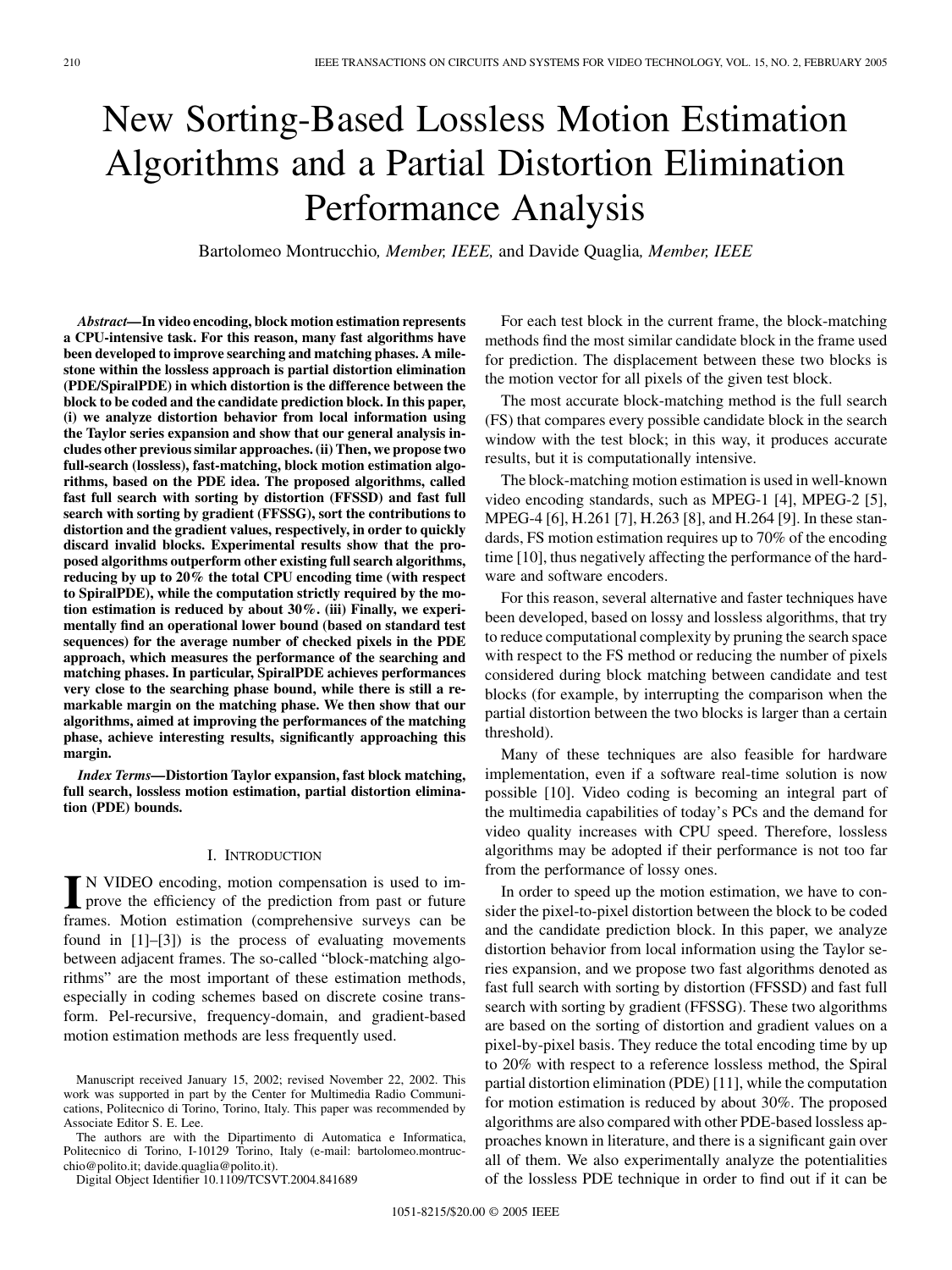TABLE I

| NOTATION TABLE |  |
|----------------|--|
|                |  |

|                  | position of the macroblock being coded                                      |
|------------------|-----------------------------------------------------------------------------|
| $\boldsymbol{v}$ | candidate motion vector                                                     |
|                  | block width/height                                                          |
| $f_t^p(i,j)$     | luminance intensity of the pixel $(i, j)$ in the block p of frame at time t |
| W                | search window                                                               |
|                  | generic matching order                                                      |

further improved; the analysis shows that the improvement obtained with FFSSG algorithm is near to half the maximum operational improvement of the PDE technique.

The actual software implementation used for our experiments is based on the MPEG-2 reference encoder [\[12](#page-9-0)], [\[11](#page-9-0)].<sup>1</sup>

The paper is organized as follows. Section II introduces some background. Section III theoretically analyzes distortion using the Taylor series expansion and shows how such an analysis includes other previous methods; it also describes FFSSD and FFSSG algorithms in detail. Section IV reports the experimental results for the proposed algorithms and shows the potentialities of the PDE approach exploited by FFSSD and FFSSG. Finally, conclusions and future work are drawn in Section V.

# II. BACKGROUND

Block-matching methods find the most similar candidate block in the frame used for prediction; to measure the match between the two blocks, the most frequently used criterion is the sum of absolute differences (SAD). SAD is defined as

$$
SAD(p, v) = \sum_{i=1}^{N} \sum_{j=1}^{N} |f_t^p(i, j) - f_\tau^{p+v}(i, j)|
$$
 (1)

where  $p$  is the position of the macroblock being coded,  $v$  is the *candidate motion vector*, N is the block width/height,  $f_t^p(i, j)$ is the luminance intensity of the pixel  $(i, j)$  in the block with position p in the frame at time t, and  $f^{p+v}_\tau(i,j)$  is the luminance intensity of the pixel  $(i, j)$  in the candidate prediction area situated at position  $p + v$  in the frame at time  $\tau$ .

Table I reports the notation used in whole paper.  $S$  is a sequence of  $N^2$  numbers representing the order in which the pixels of the blocks are picked during SAD computation.  $S$  will be explicitly used in Section III, while in (1) the order adopted is the raster scan (top-to-bottom, left-to-right). Block matching methods search for the smallest  $SAD(p, v)$  by varying v within a rectangular region called search window  $(W)$ . The FS method computes SAD for every candidate vector in  $W$ . This method has been improved, both by pruning the search space W (fast *searching techniques*) and by reducing the complexity of SAD computation (*fast matching techniques*). Both these different improvement techniques can be lossless or lossy, in the sense that coding efficiency is respectively equal or worse with respect to FS. Lossy techniques are typically faster than lossless at the expense of coding efficiency.

This classification, even if it is not the only one possible, is feasible for the purposes of this work. In fact, the two algorithms we are presenting are fast matching, lossless (using the PDE approach) block-matching methods.

In the following, we will provide an overview of both fast searching and fast matching improvement techniques. Lossy and lossless approaches will be described for each of these two methods. Many algorithms combine more than one technique (e.g., lossy fast searching and lossy fast matching) and could be inserted into more than one category. This classification is made upon the main characteristic, where useful, secondary characteristics are reported as well.

## *A. Fast Searching*

*1) Lossy:* There are many lossy motion estimation algorithms which reduce the number of tested points in the search window with some degradation of the prediction performance with respect to FS. Usually these algorithms exploit some general properties of natural images to reduce computational time [[13\]](#page-9-0). One of these properties is that the block motion field of real-world video sequences usually varies slowly and, therefore, motion vectors have a center-biased distribution instead of a uniform distribution. Recent examples are the new three-step search (N3SS) [\[14](#page-9-0)], the four-step search (4SS) [\[15](#page-9-0)], the simple and efficient search (SES) [\[16](#page-9-0)], the block-based gradient descent search (BBGDS) [\[17](#page-9-0)], and the one-dimensional (1-D) gradient descent search [\[18](#page-9-0)]. Some genetic algorithms have been developed in order to avoid local minimum points [\[19](#page-9-0)]–[\[21\]](#page-9-0). Among adaptive algorithms, the adaptive search length (ASL) [[22\]](#page-9-0) varies the number of tested positions in the search space. In [\[23](#page-9-0)], two techniques are presented: an enhancement of the logarithmic search (also using fast matching lossy subsampling) and an approach for dynamically varying the size of the search window according to  $SAD(p, 0)$ . Some approaches exploit the spatial and temporal correlation between motion vectors to find a good starting point in the search space [\[24](#page-9-0)]–[\[28](#page-10-0)]. In [[29\]](#page-10-0), a diamond pattern is used to encode different diamond-shaped zones in the search window, so as to interrupt the search when a threshold is reached. A fuzzy approach is used in [\[30](#page-10-0)], and the gray prediction theory is adopted in [\[31](#page-10-0)]. In [\[32](#page-10-0)], search space is reduced with a very low image error; a simple threshold updating mechanism allows the algorithm to be easily realized in VLSI. Finally, in [[33\]](#page-10-0), algorithms proposing both fast searching and fast matching are presented. Partial SAD (as shown later in Section II-B1) is used to limit the number of candidate vectors in the search space.

*2) Lossless:* Lossless fast searching, as well as previous algorithms, are based on general properties, in particular of norms of blocks. An important example is the successive elimination algorithm (SEA) [\[34](#page-10-0)], which reduces the number of positions in the search space, thus decreasing the number of matching

<sup>1</sup>Available. [Online]. http://staff.polito.it/bartolomeo.montrucchio/FFSSDG or http://multimedia.polito.it/FFSSDG/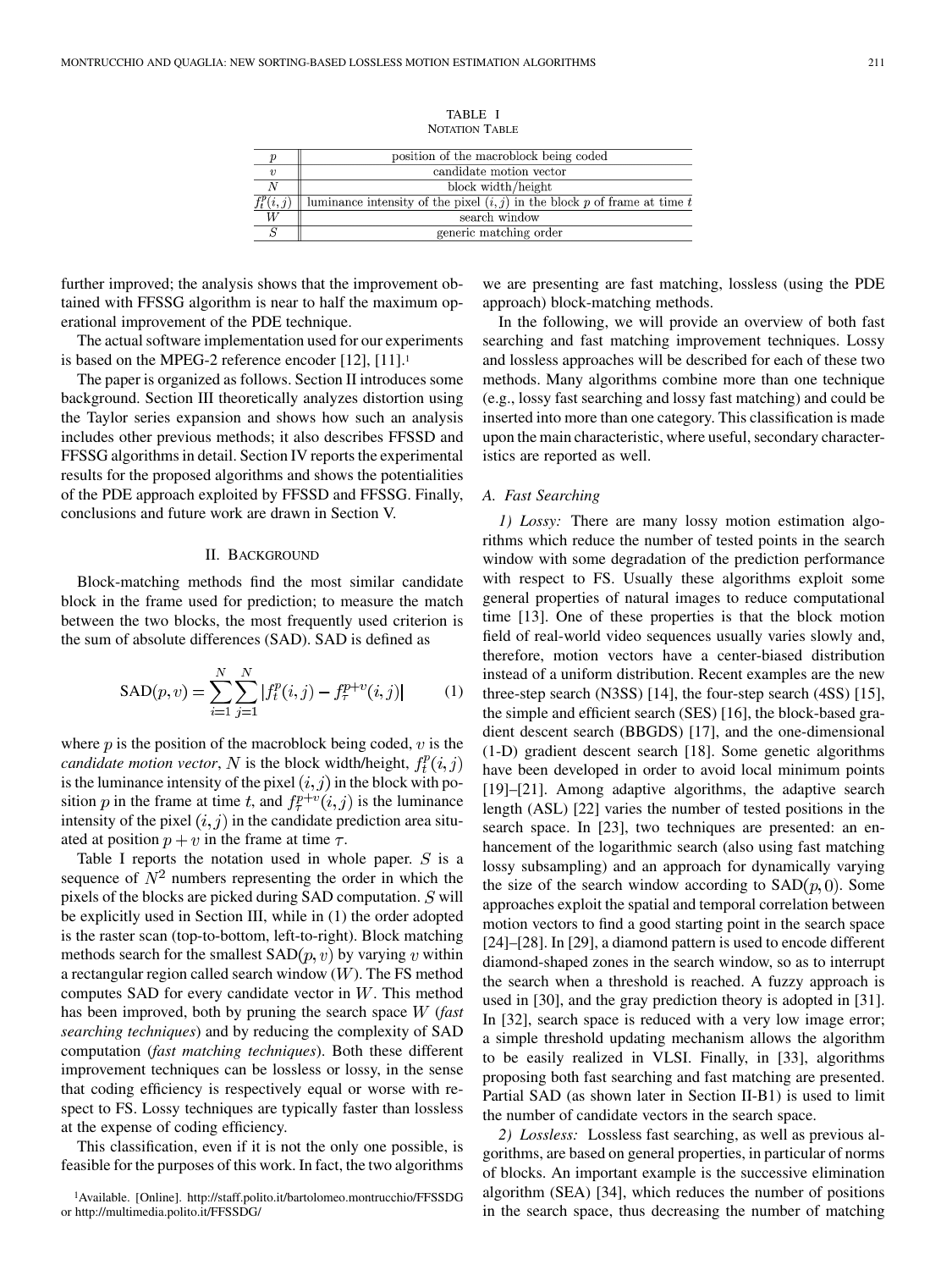evaluations. In the exhaustive search, the SAD is computed for each point in the search window; the candidate having the minimum SAD value at the end of the search area is the selected motion vector. In SEA, distortion values are efficiently precomputed and by using some properties of the norm it is possible to avoid SAD computation for a high number of test blocks. Only a minimum percentage of test blocks needs the SAD evaluation. In [[35\]](#page-10-0), multiple matching criteria are used to compare reference and test blocks. If three fast matching criteria are not satisfied, SAD computation is avoided for that candidate block. In [[36\]](#page-10-0), SEA is used to implement a new rate-constrained exhaustive search with reduced computational complexity. In [\[37](#page-10-0)], the authors show how to combine SEA with the PDE approach, both in a lossless and lossy way. In [[38\]](#page-10-0), SEA is improved by introducing a method for the initial motion vector selection (since the efficiency of SEA largely depends on the initial candidate motion vector), and it is also extended to MPEG-4 by using both  $16 \times 16$  and  $8 \times 8$  blocks. SEA is also used and improved in [[39\]](#page-10-0) and [\[40](#page-10-0)] and for long-term memory motion-compensated prediction [\[41](#page-10-0)].

Multilevel SEA [\[42](#page-10-0)] partitions a block into several subblocks, then it uses sum norms of subblocks to generate a faster decision in order to discard as many candidates as possible. MSEA is further improved in the adaptive search order (ASO) [\[43](#page-10-0)]; in this case, the order of blocks used in MSEA is determined by using the predicted initial motion vector. Extended SEA (ESEA) [[44\]](#page-10-0) introduces tighter bounds for SAD and exploits the already calculated lower bounds during the calculation of the matching criterion (ESEA also extends SEA so as to substitute the SAD with the MSE).

## *B. Fast Matching*

*1) Lossy:* Fast matching approaches aim at reducing SAD computation time for each test block by testing only a subset of the pixels in the block. Important work on lossy fast matching is proposed in [[45\]](#page-10-0) and [[46\]](#page-10-0); one of the techniques consists of pixel-decimation patterns during candidate-test block comparison. In [[47\]](#page-10-0)–[\[49](#page-10-0)], subsamples are taken on the most representative pixels. In [\[50](#page-10-0)], the order used for scanning the block is the so-called Hilbert sequence, which is shown to be better than the raster scan order. In this way, sorting, which is required in [[47\]](#page-10-0), is avoided. Sorting is also used in [\[51](#page-10-0)] in order to carry out decimation; in fact, all of the pixels within each macroblock are sorted in order, and the darkest and the brightest pixels are chosen as representative pixels. We will see how a similar ordering problem is specifically addressed in the algorithms proposed in this paper. A two-step search algorithm (TWSS) [\[52](#page-10-0)] combines the reduction of the search area with subsampling in the matching phase. In particular, a pattern is used in the block, and a subset of pixels (48 instead of 256 for the experiment in the paper) is used to approximate block-matching error. Also, the search area is decimated, and, since the combination of these two decimations could lead to an excessive loss in quality, more than one pixel in the search area is chosen during block-matching comparison. In this way, these pixels can be used for the second search phase. It is important to note that the number of pixels used for subsampling the block during block matching is chosen by analyzing a test sequence which shows that a uniform subsampling of the block is meaningful.

PDE is based on a simple idea. Since total distortion (e.g., SAD) between two blocks is obtained by progressively adding partial pixel-to-pixel differences, then a block comparison can be safely interrupted if the partial distortion becomes greater than the minimum distortion already found for another candidate block in the search window. PDE will be described in detail in Section II-B2. Even though PDE is a lossless fast matching approach, it can also be used in a lossy way. In [[53\]](#page-10-0), partial distortion and the current minimum distortion are normalized on the number of checked pixels before comparison. This method, called normalized partial distortion search (NPDS), has been improved in [\[54](#page-10-0)] by introducing progressive partial distortions at a very early stage so that computations can be further reduced. In [[55\]](#page-10-0), SAD computation is early abandoned once it becomes clear that, given partial SAD, total SAD will exceed the minimum distortion found thus far. In that work, PDE is based on a probabilistic criterion. Once again, a uniform partition pattern for pixel decimation is used. The idea of uniform partition has also been adopted for lossless fast matching (in [\[56](#page-10-0)]).

*2) Lossless:* The lossless fast matching approach can be very attractive, since it can be easily combined with a lossless fast searching approach (e.g., SEA) without any loss in quality. PDE [\[12](#page-9-0)], as already explained in Section II-B2, is a lossless approach. In particular, given a search window, the original PDE scans the window in a raster order, line by line, from top to bottom. In the same way during block matching, SAD is computed line by line from top to bottom. The comparison with the minimum SAD already found (to early discard candidates) is performed for every row (i.e., every 16 pixels). SpiralPDE [[11\]](#page-9-0) scans the search window using an outward spiral order. In fact, in most cases, the optimum motion vector is in the center of the search window and its SAD, taken as the upper bound, allows a large number of candidate blocks to be discarded. This outward spiral search strategy, even if simple, is very effective, as will be shown later in Section IV-B, when an analysis of PDE bounds will be performed.

In the original SpiralPDE, the matching order is raster scan even if there are no reasons why the first lines are more representative than others. If no assumptions are made on the frame content, the best way of selecting pixels for partial SAD computation is to use a uniform strategy [[56\]](#page-10-0); while (as reported in Section II-B1) many lossy algorithms use uniform grid ordering, in [[56\]](#page-10-0), the Sobol's pseudorandom sequence is adopted [[57\]](#page-10-0). This is because, even though the most uniform order is a grid one, grid uniformity is lost if it is interrupted. Instead, according to PDE theory, the Sobol's sequence can be interrupted at any moment.

A more sophisticated approach also has to consider the frame content. This has been done by Kim *et al.* in [\[58](#page-10-0)]–[\[61](#page-10-0)], where the matching order is computed using gradient values of the block to be coded. This matching order remains the same for all candidate blocks. Gradient is used because a relationship is derived between the gradient of the reference block and the matching distortion; specifically, it turns out that matching distortion is proportional to gradient magnitude of the reference block. Gradient is computed as reported in the simplest approximation of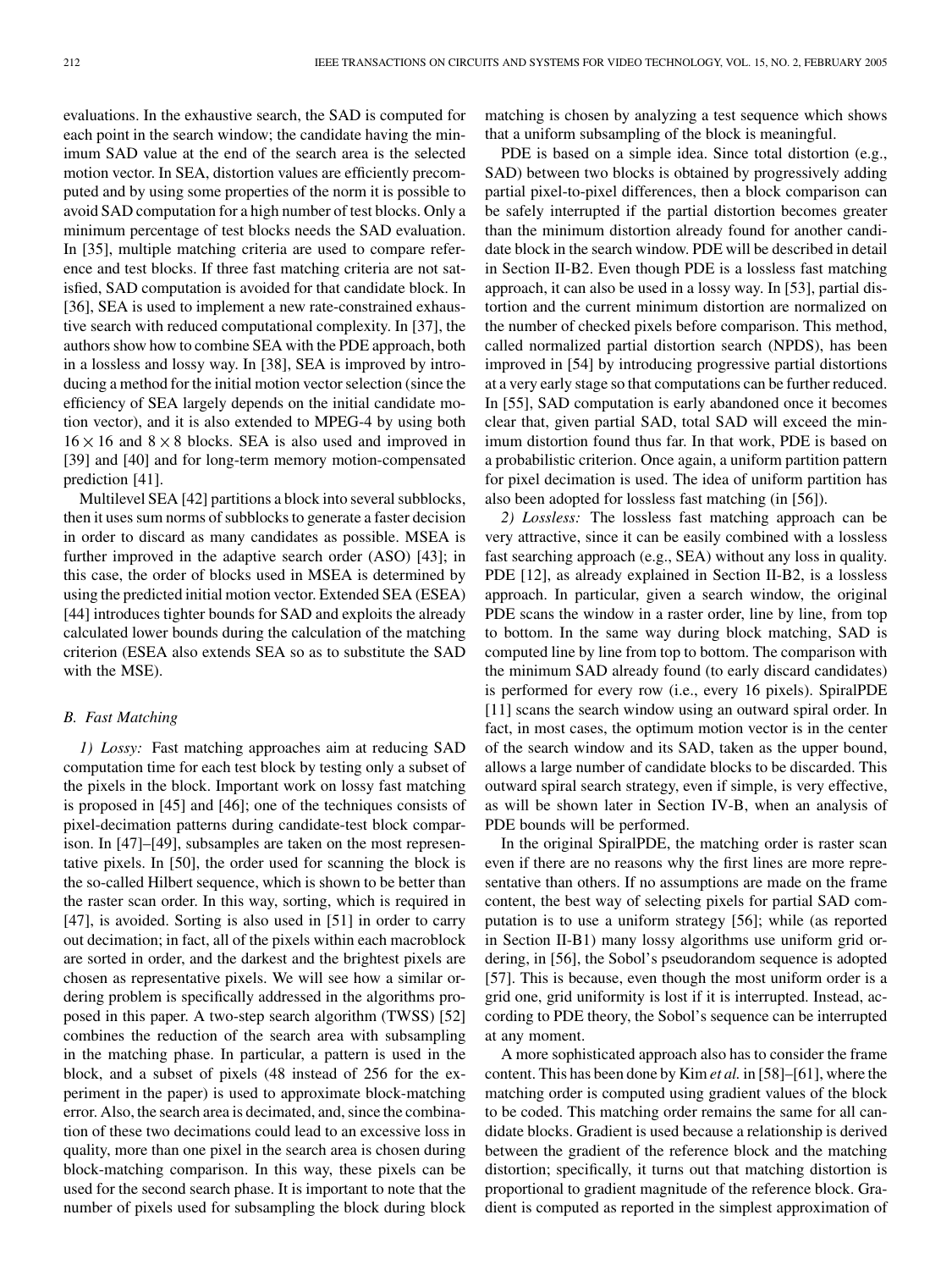[\[62](#page-10-0)]. Later in this paper we will derive a more general relationship that includes this one as a particular case.

In [\[58](#page-10-0)], four different algorithms are proposed. The first uses adaptive-matching scan of  $16 \times 16$  blocks based on computed gradient magnitude, the second applies a top-to-bottom scan of each of the  $8 \times 8$  blocks based on the order of gradient magnitude, the third uses an adaptive-matching scan of  $8 \times 8$  blocks based on the order of gradient magnitude, and the fourth is a top-to-bottom scan of  $4 \times 4$  blocks based on the order of gradient magnitude. P4 (the fourth) gets the best results. In [\[59](#page-10-0)], the same authors propose two other algorithms. The first is an adaptive-matching scan based on representative pixels, while the second (P2, which is the better of the two) uses an adaptive-matching scan by sorted rows/columns based on representative pixels. P4 appears to be the fastest, and it will be used in our comparison as the reference algorithm for Kim–Choi's work. Block-matching properties and a review of ideas presented in their previous papers are also shown in [\[63\]](#page-10-0), while proposed algorithms are further detailed in [[61\]](#page-10-0) and in [\[60](#page-10-0)]; however, the P4 algorithm of [\[58](#page-10-0)] remains the fastest.

## III. PROPOSED ALGORITHMS

In the motion estimation process, for each macroblock of the frame being coded *(test macroblock)*, the most similar  $N \times N$ area in the reference frame is used as its prediction and the displacement (*motion vector*) is coded in the bitstream together with the DCT-transformed residual error. The prediction block is usually searched in a rectangular area centered on the position of the test macroblock (*search window*) by evaluating a function known as *matching criterion*. Since DCT will be applied to the residual error between the test macroblock and its prediction, it is essential to adopt a matching criterion that leads to the most compact DCT coefficient configuration. It was shown in [\[64](#page-10-0)] that the sum of absolute differences (SAD) defined in (1) is a good tradeoff between effectiveness and simplicity (refer to Table I for the notation). Therefore, the motion estimation process for the macroblock at position  $p$  can be formulated as finding  $v'$  such that

$$
SAD(p, v') = \min_{v \in W} SAD(p, v).
$$
 (2)

It is important to note that (1) refers to the *matching process* while (2) refers to the *searching process*; the matching process is nested into the searching process. Many motion estimation algorithms can be classified according to the way in which  $(i, j)$ varies in (1) (*matching strategy*) and v varies in (2) (*searching strategy*).

The PDE approach uses the partial sum of differences to eliminate impossible candidates before the complete calculation of the SAD. As shown in

$$
SAD_k(p, v) = \sum_{i=1}^{k} \sum_{j=1}^{N} |f_t^p(i, j) - f_\tau^{p+v}(i, j)| \geq SAD_{\min}(p)
$$
\n(3)

the partial sum of differences is computed until it becomes equal to or greater than the minimum SAD already found (with another candidate vector). In particular, in (3), the matching is performed row by row and the test is performed after every row. If this condition becomes true for  $k \leq N$ , the candidate vector v is rejected without further computations (it is the rejection condition).

The searching strategy, that is, to say, the order in which blocks are tested during the searching phase, affects the speed of the whole estimation; in fact, if a good prediction is found early, then many more successive tests have a tighter distortion bound and may be skipped. For example, SpiralPDE improves the basic PDE algorithm using a spiral outward trajectory starting from the center of the search window according to the statistical distribution of the optimum motion vectors.

Also, the matching strategy, that is, to say, the order in which pixels within a block are picked up to compute the SAD, affects the speed of the motion estimation; in fact, if the highest contributions to SAD are found early, then the distortion bound may be reached after a small number of differences and the partial sum can be stopped.

Equation (1) can be rewritten as (4) in which the top-to-bottom row-by-row matching order is replaced by the generic order  $S$  (being a summation, SAD does not change with this order). In (4) and in the following equations, we omit  $(i, j)$  after  $f_t^p$  since  $S(k)$  provides the same meaning:

$$
SAD(p, v) = \sum_{k=1}^{N \times N} |f_t^p(S(k)) - f_\tau^{p+v}(S(k))|.
$$
 (4)

The PDE approach shown in (3) can be rewritten as in

$$
SAD_m(p, v)
$$
  
= 
$$
\sum_{k=1}^{m \le N \times N} |f_t^p(S(k)) - f_\tau^{p+v}(S(k))| \ge SAD_{\min}(p)
$$
 (5)

in which  $m$  is the number of differences needed to reach  $SAD<sub>min</sub>$ . The comparison with  $SAD<sub>min</sub>$  can be performed every  $n$  differences. In this context, matching optimization consists of finding a matching order  $S$  such that the highest contributions to SAD are checked first and, therefore, the average number of differences needed to reach  $SAD_{\text{min}}$  is kept small. SpiralPDE can be considered the simplest version of this approach since it uses a top-to-bottom row-by-row scan, as shown in (3); for this reason, we use SpiralPDE as the comparison term of our algorithms. SpiralPDE is based on the implicit assumption that the first rows of the block should contain the highest contributions to SAD. As reported in Section II-B1, many algorithms avoid this arbitrary assumption by using a uniform grid or a pseudorandom uniform order (Sobol's order in [[56\]](#page-10-0)), suggesting that, without any knowledge about the distortion distribution, we have to assume that the highest contributions are uniformly spread over the block. To further improve matching, it is necessary to have much more information about the pixel values of the test block; in this study, we detail the relationship between the pixel values in a block and those in the adjacent blocks (i.e., for other candidate vectors).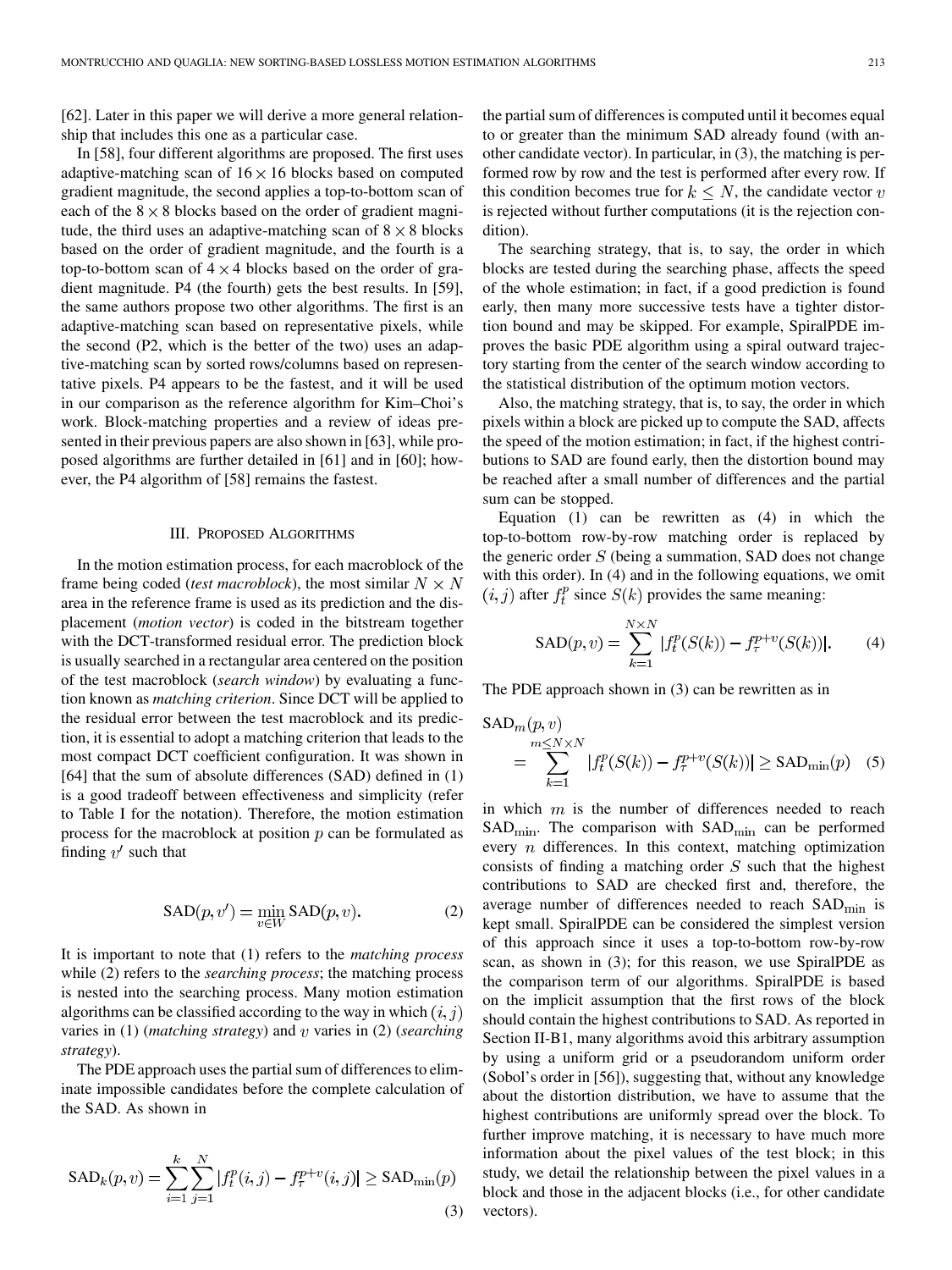# *A. Taylor Series Expansion of the Distortion*

Using the notation of (1) and (3), let  $d(v, i, j)$  be the distortion, function of the candidate vector and the pixel  $(i, j)$  defined as follows:

$$
d(v, i, j) = |f_t^p(i, j) - f_\tau^{p+v}(i, j)|.
$$
 (6)

We are interested in estimating the behavior of  $d(v, i, j)$  with different values of the candidate vector  $v$ . If the value of  $d$  is known for a given vector (e.g., for the null vector 0), then we approximate its value in the neighborhood by means of the Taylor series expansion, which is reported in

$$
d(v, i, j) \cong d(0, i, j) + \nabla_v d(0, i, j) \cdot (v - 0). \tag{7}
$$

According to (7), the value of  $d(v, i, j)$  is estimated from the sum of  $d(0, i, j)$  and the differential term obtained through the inner product (denoted as  $\cdot$ ) between the gradient vector of  $d(0, i, j)$  and the difference vector  $(v - 0)$ .

Equation (7) suggests that the magnitude of the differences in the center of the search window together with their differential term can provide some information about pixel differences for other candidate vectors (e.g., vector  $v$ ). In particular, given two pixels at position  $(i', j')$  and  $(i'', j'')$  (in the coordinate system of the block) we have that

$$
d(v, i', j') \cong d(0, i', j') + \nabla_v d(0, i', j') \cdot (v - 0)
$$
 (8)

$$
d(v, i'', j'') \cong d(0, i'', j'') + \nabla_v d(0, i'', j'') \cdot (v - 0). \tag{9}
$$

Since we aim at finding the matching order in which the highest contributions to SAD are checked first, we have to estimate the greatest between  $d(v, i', j')$  and  $d(v, i'', j'')$  through the behavior of this function for other candidate vectors. For example, if in the center of the search window

$$
d(0, i', j') > d(0, i'', j'')
$$
 and  $\nabla_v d(0, i', j') > \nabla_v d(0, i'', j'')$  (10)

then, according to (8) and (9), we assume that

$$
d(v, i', j') > d(v, i'', j'').
$$
\n(11)

In other words, the matching order that minimizes the number of computations in the center of the search window may also be effective for other candidate vectors.

# *B. FFSSD*

The first proposed algorithm, called FFSSD, uses only the first term of (7) that is the distribution of differences (distortion) between the test block and the candidate area in the center of the search window. Differences are computed for all pixels in the center of the search window and positions are sorted in decreasing order of this value. The sequence of sorted positions is then used as the matching order for the other candidate vectors of the search window (which are tested in spiral order as in SpiralPDE). The matching process in the center of the search window, that is to say the one with the null candidate vector, requires the computation of all the differences in the  $N \times N$  grid as in every PDE approach, but since the value of  $SAD_{\text{min}}(p)$ has to be initialized, FFSSD involves no extra difference com-

putation with respect to SpiralPDE. In FFSSD, the comparison with  $SAD_{\text{min}}(p)$  is performed every eight pixels and this choice seems a good tradeoff (see also [[56\]](#page-10-0)) between the cost of comparisons and the number of useless differences (when the partial SAD is already greater than  $SAD<sub>min</sub>$ ). It is worth noting that FFSSD generalizes the approach followed by Ng and Zeng [[51\]](#page-10-0).

# *C. FFSSG*

When the macroblock being coded is quite similar to the area in the center of the search window, the first term of the Taylor expansion may become quite small and, therefore, it cannot be used to determine an optimized matching order (we could conclude that this is the best vector but we are performing an exhaustive full search). In other words, if all differences in the  $N \times N$  grid are null, sorting is meaningless. In this case, we have to consider the second term in (7) that is the spatial gradient of  $d(0, i, j)$  in the center of the search window. Moreover, according to (7), the importance of this term increases with the magnitude of the candidate vector  $v$ .

The second proposed algorithm, called FFSSG, is based on this idea; instead of using the value of differences (as in FFSSD), it gets an optimized matching order by sorting positions in decreasing order of the gradient of  $d(0, i, j)$ . Considering (6), we further approximate the gradient of  $d(0, i, j)$  through the spatial gradient of  $f_t^p(i, j)$  computed as the average of the gradient along eight directions, as shown in

$$
|G[f(i,j)]| = \frac{1}{8} \sum_{m=-1}^{1} \sum_{n=-1}^{1} |f(i,j) - f(i+m, j+n)|. (12)
$$

The resulting value is between 0 and 255. This approximation is based on some preliminary experimental results and its general validity should be verified theoretically. In FFSSG, the comparison with  $SAD_{min}(p)$  is performed every eight pixels as in FFSSD. The candidate vectors are tested in spiral order as in both FFSSD and SpiralPDE.

It is worth noting that FFSSG, in a more general framework, includes the approaches followed by Chan and Siu [\[47](#page-10-0)], Wang *et al.* [\[50](#page-10-0)], and Kim and Choi [\[58](#page-10-0)]–[[61\]](#page-10-0). In particular, FFSSG does not use the first term of the Taylor's expansion of the distortion (7), just like in Kim's work [\[58](#page-10-0)]–[[61\]](#page-10-0) (these works use the Taylor's expansion to show the fact that the matching distortion at a certain position is proportional to the gradient magnitude of reference block in the current frame). The two algorithms are similar, but Kim's work uses a local-area-based-gradient sorting, while FFSSG works on pixel-based-gradient sorting. We found that a pixel-based approach can significantly improve performance, if the sorting operation is efficiently performed. On the other side, the use of eight directions for computing gradient, and of eight pixel-checking unit (for the eight pixel checking unit, previous results are reported in [\[56\]](#page-10-0)) gives only a little effort versus the 16 pixel-checking unit and the simpler method for gradient computation used by P4.

# *D. Sorting*

FFSSD and FFSSG require a sorting phase in which a vector of 256 elements must be ordered according to key values be-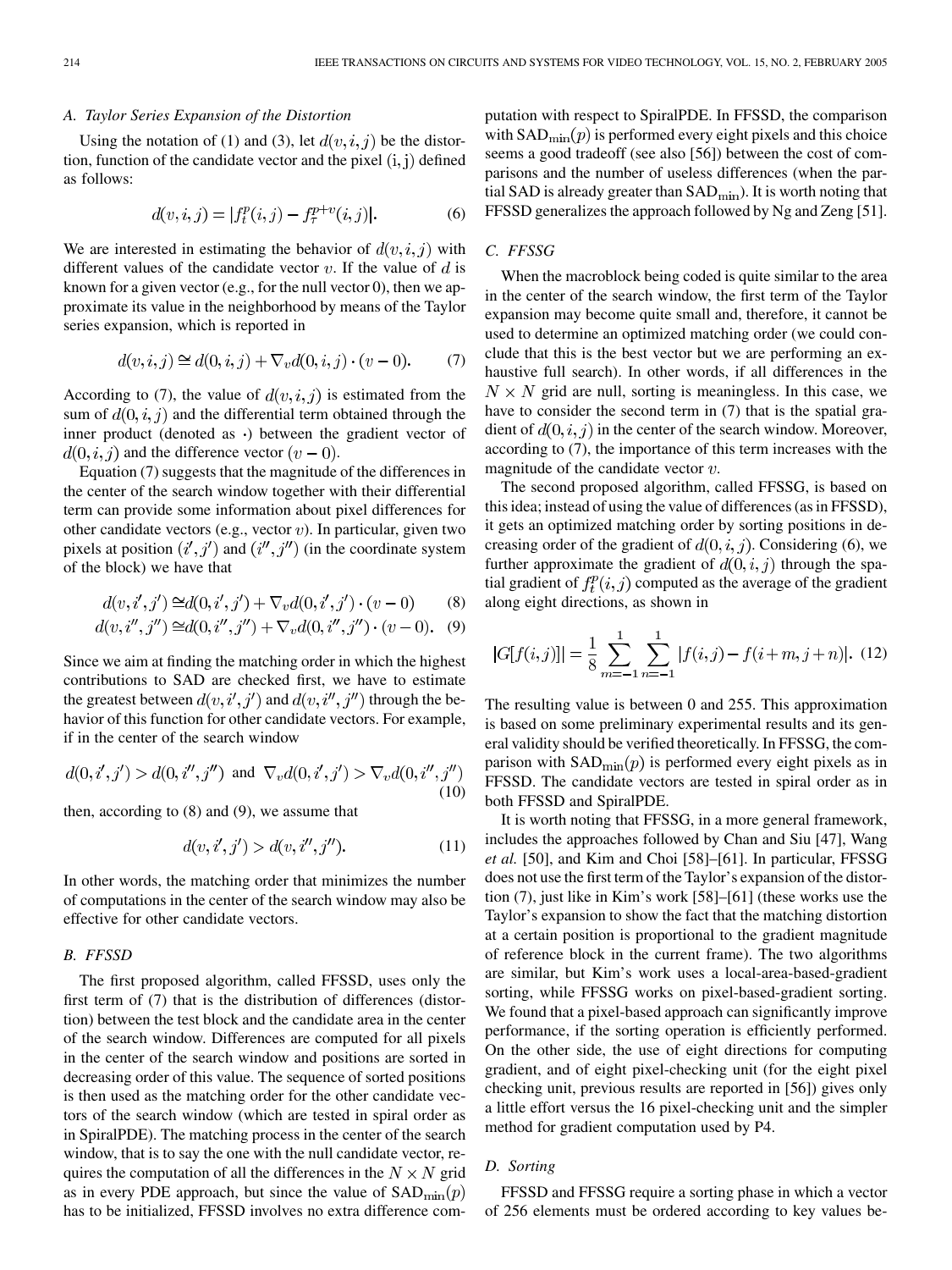| Seq. N.         | Name                                  | Frames           | Type                     | References using the sequence (**)                                                                                                                                                             |
|-----------------|---------------------------------------|------------------|--------------------------|------------------------------------------------------------------------------------------------------------------------------------------------------------------------------------------------|
| 1               | Carphone                              | 382              | $\overline{QCIF}$        | $[63], [36], [3], [17], [10], [61], [59], [60], [58]$                                                                                                                                          |
| $\overline{2}$  | Claire                                | 494              | $\overline{QCIF}$        | $[50], [42], [10], [61], [59], [60], [58], [56]$                                                                                                                                               |
| $\overline{3}$  | Container                             | 300              | $\overline{QCIF}$        | $\overline{56}$                                                                                                                                                                                |
| $\overline{4}$  | Foreman                               | 300              | $\overline{QCIF}$        | [63], [44], [42], [36], [17], [10], [23]<br>$[33]$ ,<br>[61], [59], [60], [58], [41], [56]                                                                                                     |
| $\overline{5}$  | Glasgow                               | 749              | $\overline{QCIF}$        | [56]                                                                                                                                                                                           |
| $6\overline{6}$ | Grandmother                           | 869              | $\overline{QCIF}$        | $[33]$ , $[63]$ , $[10]$ , $[61]$ , $[59]$ , $[60]$ , $[58]$ , $[56]$                                                                                                                          |
| 7               | Miss America                          | 150              | $\overline{QCIF}$        | $[33], [42], [36], [3], [17], [14], [18], [27], [10]$<br>$[26]$ , $[29]$ , $[31]$ , $[30]$ , $[52]$ , $[56]$                                                                                   |
| 8               | Mother & Daughter                     | 960              | $\overline{QCIF}$        | $\overline{33}$ , $\overline{36}$ , $\overline{10}$ , $\overline{41}$ , $\overline{56}$                                                                                                        |
| $\overline{9}$  | <b>News</b>                           | 300              | $\overline{QCIF}$        | $[44]$ , $[56]$                                                                                                                                                                                |
| $\overline{10}$ | Salesman                              | 448              | QCIF                     | $[50], [47], [33], [39], [42], [43], [34], [35], [37]$<br>$[3], [17], [14], [18], [27], [10], [26], [31], [30]$<br>[52], [49], [56]                                                            |
| 11              | Silent                                | $\overline{300}$ | $\overline{QCIF}$        | $[44]$ , $[56]$                                                                                                                                                                                |
| $\overline{12}$ | Suzie                                 | 150              | $\overline{QCIF}$        | [10], [52], [56]<br>$\overline{4}3,$<br>$[36]$ ,                                                                                                                                               |
| $\overline{13}$ | Trevor                                | 150              | $\overline{\text{QCIF}}$ | [59], [60], [58], [56]<br>$[63]$ ,<br>[10], [61],                                                                                                                                              |
| 14              | Bream 0                               | 300              | $\overline{\text{CIF}}$  | $\overline{56}$                                                                                                                                                                                |
| 15              | Bream 1                               | $\overline{300}$ | CIF                      | $\overline{56}$                                                                                                                                                                                |
| 16              | Foreman                               | 299              | CIF                      | $[33], [63], [44], [42], [36], [17], [10], [23]$<br>[61], [59], [60], [58], [41], [56]                                                                                                         |
| 17              | Hall                                  | 300              | CIF                      |                                                                                                                                                                                                |
| 18              | $Bus^{(*)}$                           | 150              | $\overline{\text{CIF}}$  | [22]                                                                                                                                                                                           |
| 19              | $Flower Garden(*)$                    | 250              | CIF                      | [42], [38], [35], [2],<br>[24], [21]<br>$[51]$ ,                                                                                                                                               |
| 20              | Mobile & Calendar <sup>(*)</sup>      | 250              | CIF                      | [33], [38], [2], [27], [26],<br>$[21]$ , $[19]$                                                                                                                                                |
| 21              | $T$ empete <sup>(*)</sup>             | 250              | CIF                      |                                                                                                                                                                                                |
| $\overline{22}$ | Mobile                                | $\overline{80}$  | $\overline{CCIR-601}$    | [55], [28], [32], [30], [31], [56]                                                                                                                                                             |
| 23              | <b>Table Tennis</b><br>$\overline{ }$ | 82               | $CCIR-601$               | $[50], [51], [40], [2], [15], [16], [25], [18], [27]$<br>$[26]$ , $[29]$ , $[13]$ , $[22]$ , $[32]$ , $[21]$ , $[30]$ , $[31]$ , $[19]$<br>$[45]$ , $[48]$ , $[49]$ , $[46]$ , $[54]$ , $[53]$ |

TABLE II MOTION PICTURE SEQUENCES USED DURING TESTS

 $(*)$  sequences used for testing in the MPEG/ISO standardization process.  $^{(**)}$  references can use the cited sequence with different image size; a small number of references also uses other sequences, not reported here.

tween 0 and 255 (differences and gradient values, respectively). This fixed range allows the use of a fast sorting technique with linear complexity based on *counting sort* [\[65](#page-10-0)]; according to this technique, each key value is used as an address in a sparse vector which is then compacted using fast copying routines.

## IV. EXPERIMENTAL RESULTS AND REMARKS

## *A. FFSSD and FFSSG*

In order to compare the performances of the proposed algorithms with other methods, we have used 23 different standard sequences. For each of them, Table II reports an identification number, the commonly used name, the number of frames, the image size, and the referenced papers that use that sequence. It is useful to note that the total number of frames used is of several thousands (about 8000), with QCIF (176  $\times$  144), CIF  $(352 \times 288)$ , and CCIR-601 (702  $\times$  576) formats to show the performance the algorithms with different image sizes. Some sequences have also been tested with different resolutions. The sequences marked with  $(*)$  in Table II are ISO standard sequences for medium bit-rate video coding efficiency tests. Chosen sequences cover several motion possibilities, ranging from slow motion (e.g., Claire and Grandmother) to large motion (e.g., Foreman). As can be seen in Table II, the set of used sequences is (when possible) a superset of the test sequences usually used in several other papers.

We compare the proposed FFSSD and FFSSG with SpiralPDE, which is the reference PDE algorithm with top-to-bottom raster scan matching and spiral searching [\[11](#page-9-0)], SPD [\[56\]](#page-10-0) to represent full search techniques using different matching order methods, and the P4 algorithm from [\[58](#page-10-0)], which performs a top-to-bottom scan of  $4 \times 4$ -sized blocks based on the order of gradient magnitude. Algorithms based on SEA have not been reported because they can be combined to all tested algorithms (as stated in [\[37](#page-10-0)]), and for this reason they are not in direct competition with FFSSD and FFSSG. The P2 algorithm [\[59](#page-10-0)] is not reported because its results are worse than those for P4 of [\[58](#page-10-0)] (as explained in Section II-B2).

The tests have been performed using a modified version of the Test Model 5 MPEG-2 encoder [\[12](#page-9-0)], and the code is available for download, as reported in Section I.

In our experiments, the block size is  $16 \times 16$  pixels, while the width/height of the search area is  $15 \times 10$  for QCIF and  $30 \times 20$  for both CIF and CCIR-601 image formats. The search width/height is the same for both P and B pictures. SAD [see (1)] is used as the criterion for block matching.

Simulation results (all tested algorithms have been implemented) are reported in two different ways:

- checked pixels per block, i.e., the average number of pixels per block used to compute the partial distortion;
- total CPU time needed to encode the whole sequence with the modified MPEG-2 encoder.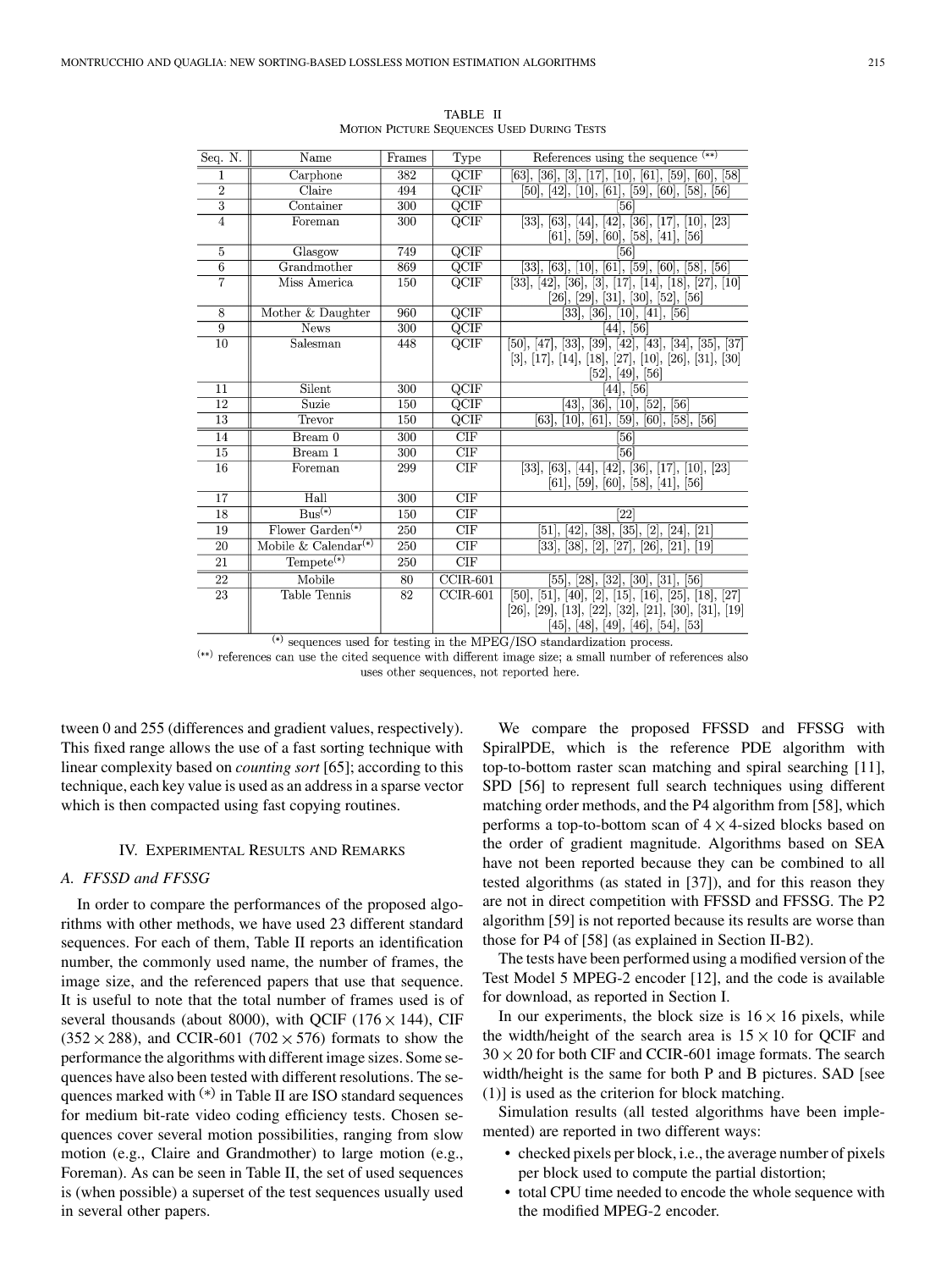

Fig. 1. Average number (for each sequence) of checked pixels per block for SPD, P4, FFSSD, FFSSG, and SpiralPDE.

While pixel number is a measure for the motion estimation phase only, total CPU time reflects the actual gain the algorithm can provide in a not-optimized implementation. In particular, we have tried not to favor a particular algorithm in our implementation, since an optimized (software [[10\]](#page-9-0) or hardware) implementation may use the characteristics of the available hardware (e.g., CPU instruction sets such as MMX and VIS), and the choice of the hardware can also influence the choice of the algorithm. Our implementation can instead reveal the impact of the block-matching algorithm on a general-purpose architecture. In particular, all total encoding time results have been obtained in several tests on different i386–based machines (Intel Pentium III and AMD Athlon) in order to minimize small differences due to single test conditions; all tests have been performed using the Linux operating system.

It is also worth noting that there are additional computational costs in all algorithms except for SpiralPDE. In fact, P4 and FFSSG algorithms compute gradient for all pixels in the reference block; FFSSG gradient computation is more complex, since P4 uses the simple gradient implementation reported in [[62\]](#page-10-0). FFSSD algorithm does not have such overheads, since the complete distortion computation with the central test block is always performed in every PDE approach, and no tests are done on the reference block; however, the sorting phase influences



Fig. 2. Reduction of the number of checked pixels for each sequence with SPD, P4, FFSSD, and FFSSG. Reduction is expressed as the fraction of checked pixels with respect to SpiralPDE.

performance and, even though complexity is  $O(n)$ , sorting overhead is appreciable (the same happens in FFSSG). Further, P4 uses an ordering algorithm for the 16 subblocks. All algorithms (except for SpiralPDE and P4) make comparisons every eight pixels instead of every 16 pixels. The reason for this choice can be found in [[56\]](#page-10-0) and is based on the observation that the total CPU encoding time has the best reduction with eight-pixel comparisons with respect to 16–pixel comparisons. Moreover, for all tested algorithms (always with the exception of SpiralPDE), the access order of pixels in memory could be complex (e.g., with cache miss problems), and it could depend on the hardware architecture.

For all of these reasons, we also report the total CPU encoding time and, in particular, we give the reduction of this time, since it varies greatly with the sequence, the number of frames in the sequence, and the image format.

Fig. 1 reports, for each sequence of Table II, the average number of checked pixels per block for SPD, P4, FFSSD, FFSSG, and SpiralPDE. This number, which can vary from 1 to 256, changes greatly with the sequence (even if less than the encoding time), but from the Foreman sequence—that is reported both in QCIF (sequence number 4) and in CIF (sequence number 16) format—we can see that it does not vary significantly with the image format. Fig. 2 shows, for each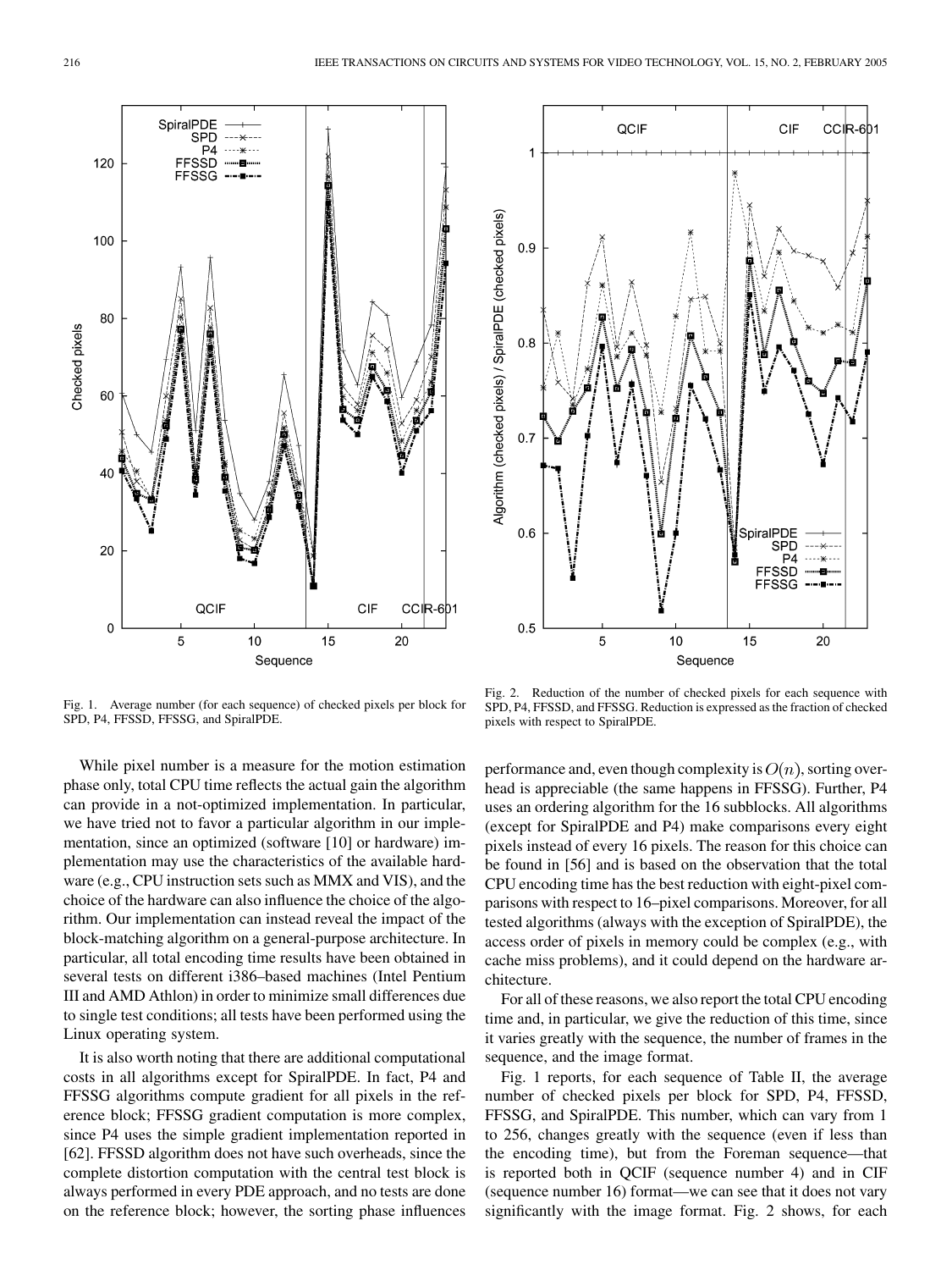TABLE III CHECKED PIXEL REDUCTION AND ENCODING TIME SPEEDUP (ON ALL SEQUENCES) FOR SPD, P4, FFSSD, AND FFSSG IN PERCENTAGES WITH RESPECT TO SPIRALPDE. MEAN VALUE AND STANDARD DEVIATION (IN BRACKETS) ARE REPORTED FOR EACH MEASURE

|                                                                                     | SPD | <b>FFSSD</b> | FFSSG           |
|-------------------------------------------------------------------------------------|-----|--------------|-----------------|
| Checked pixel reduction    16.75%(8.86)   17.40%(6.06)   24.1%(7.22)   29.84%(8.13) |     |              |                 |
| Encoding time speedup    $11.35\%(6.28)$   $13.04\%(4.8)$   $14.45\%(5.32)$         |     |              | $20.8\% (5.17)$ |



Fig. 3. Reduction of the encoding time for each sequence with SPD, P4, FFSSD, and FFSSG. Reduction is expressed as the fraction of CPU time with respect to SpiralPDE.

sequence, the average number of checked pixels per block for SPD, P4, FFSSD, and FFSSG normalized on SpiralPDE. The first row of Table III reports, for all algorithms, the mean value and the standard deviation (on all sequences) of the checked pixel reduction with respect to SpiralPDE. FFSSG is the fastest algorithm, with 29.84% improvement on SpiralPDE (P4 gets 17.40%) even if FFSSD also performs well (24.1%).

In particular, the significant improvement of FFSSG versus P4 (the two algorithms are similar) can then be explained with the fact that, in actual test sequences, the most significant pixels are not localized in small and well-defined areas, and this means that a matching order based on a single pixel granularity can be more efficient than a  $4 \times 4$  block-based granularity. The same principle can explain the performance of SPD and FFSSD.

From the point of view of the total encoding time, Fig. 3 reports, for each sequence of Table II, the CPU times of SPD, P4, FFSSD, and FFSSG normalized on SpiralPDE. We can see that the FFSSG algorithm produces a good improvement with respect to the other algorithms, and the gain is constant for all sequences and image formats. FFSSD also produces a gain, but less than FFSSG. P4 has a worse CPU time gain, and specifically for some sequences it performs badly.

The second row of Table III reports, for all algorithms, the mean value and the standard deviation (on all sequences) of the CPU time speedup normalized on SpiralPDE. FFSSG shows the best performance, since it reports a 20.8% of total encoding time reduction with respect to SpiralPDE, while FFSSD provides 14.45% and P4 provides 13.04%.

# *B. Experimental PDE Analysis*

The purpose of this section is to find an operational lower bound (based on standard test sequences) for the average number of checked pixels per block in the PDE approach. Possible optimizations of PDE aim at the fast detection of the minimum SAD for the searching phase and the estimation of the largest contributions to SAD for the matching phase. Therefore, if the searching algorithm knew *a priori* the minimum SAD and the contribution of each pixel-to-pixel difference, it would achieve optimal performances.

The first test case (Search Wizard) finds the optimal speedup that can be obtained by improving only the searching phase (always with a full search strategy). For every macroblock, the algorithm initializes  $SAD<sub>min</sub>$  with the global minimum of distortion for that macroblock and then performs a traditional motion estimation. Since  $SAD_{min}$  is the smallest possible, the greatest number of candidate vectors are rejected without performing the full SAD computation (lower bound for the average number of checked pixels per block). Some algorithms estimate the global minimum of distortion by predicting the best motion vector from the spatially neighboring macroblocks. Instead, in our case, the estimation is replaced by the actual minimum of distortion found with a preliminary motion estimation. In fact, here we are not interested in finding a fast algorithm but a lower bound for the number of checked pixels. The second test case (Match Wizard) finds the optimal speedup achievable by optimizing only the matching strategy. For every candidate vector, the algorithm computes the differences for all pixels in the block; then it counts the minimum number of contributions to reach  $SAD_{\text{min}}$ . Finally, the third test case (Search & Match Wizard) combines both techniques in order to obtain the lowest operational bound for the PDE approach with the given set of test sequences. Such Wizards require, in order to be implemented, two successive phases: in the first, data about the optimal searching (matching) order are collected; in the second, such data are used to find the lowest operational bound.

The performance bounds of PDE are measured as the average number of pixels per macroblock used to probe the candidate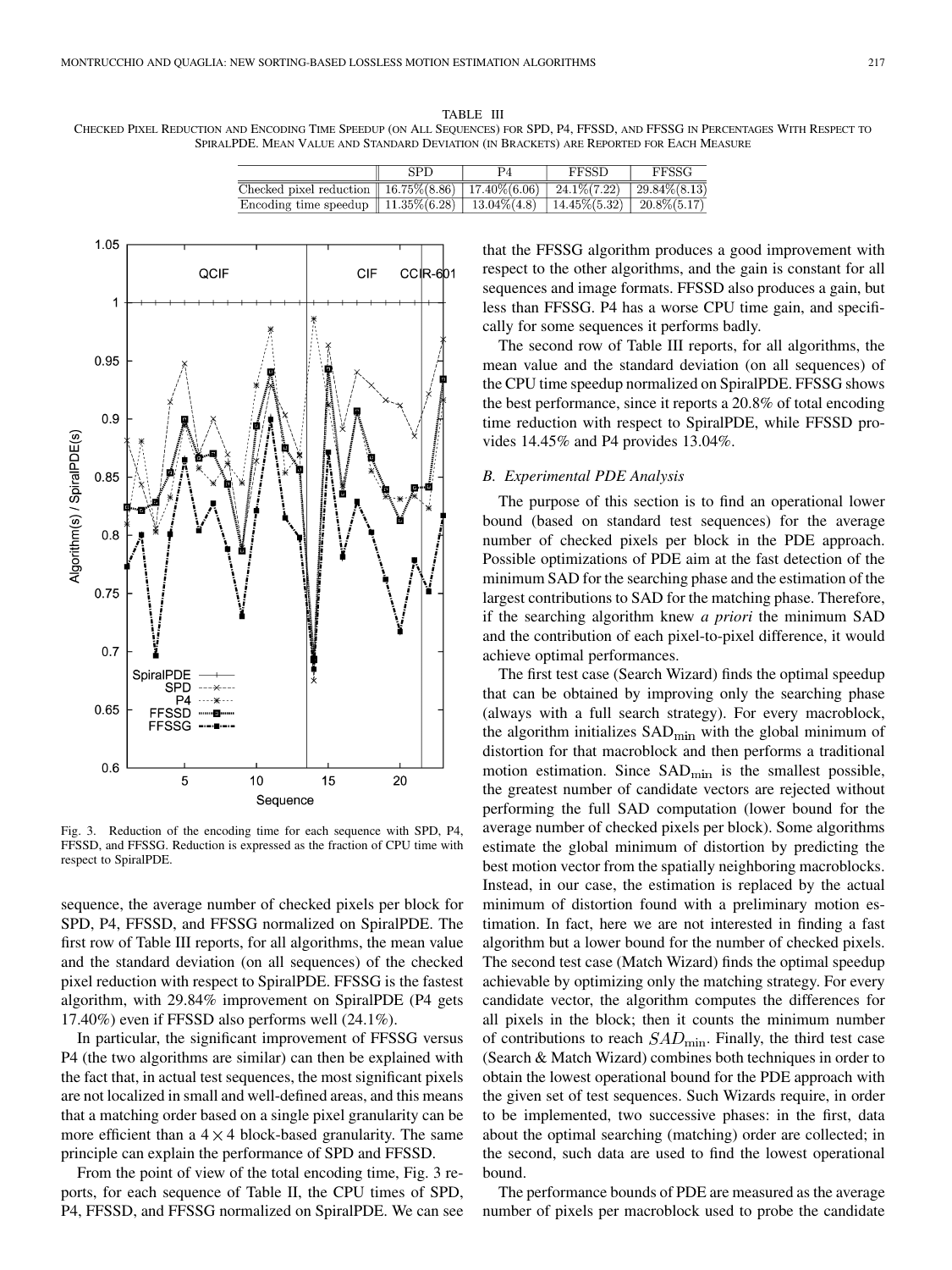

Fig. 4. Checked pixels (for each sequence) for Wizards and SpiralPDE.

vector; this metric is independent of the actual hardware architecture on which the algorithm is implemented. Encoding time is not considered because significant computational overheads are required to find the tight constraints explained above.

Fig. 4 reports the average number of checked pixels per block for the three test cases and for SpiralPDE with different video sequences (Table II contains a description of the sequences). The value reported for the Search & Match Wizard is the actual lowest bound for the average number of checked pixels per block in the PDE full-search lossless approach from an operational point of view (i.e., for the given set of test sequences). Fig. 5 shows the same information normalized on the performances of SpiralPDE for each tested sequence. Finally, Table IV reports the average and standard deviations of the percentage of speedup with respect to SpiralPDE for all tested sequences. It is worth noting that the improvement margin is extremely small for the searching process; instead, the matching process is a promising field of research that can lead to 70% of improvement of the motion estimation with respect to SpiralPDE.

# *C. Performance Analysis*

Finally, Fig. 6 compares the number of checked pixels (averaged on all tested sequences) for all algorithms. Values for Search & Match Wizard are taken from Section IV-B. The range of values is from 1 to 256. As can be seen in the figure, given



Fig. 5. Reduction of the number of checked pixels for each sequence with Wizards. Reduction is expressed as the fraction of checked pixels with respect to SpiralPDE.

TABLE IV CHECKED PIXEL REDUCTION (ON ALL SEQUENCES) FOR WIZARDS IN PERCENTAGE NORMALIZED ON SPIRALPDE. MEAN VALUE AND STANDARD DEVIATION (IN BRACKETS) ARE REPORTED FOR EACH MEASURE

|                                                 | Search Wiz.   Match Wiz.   Search&Match Wiz. |
|-------------------------------------------------|----------------------------------------------|
| $\left. 2.82\% (3.75) \right.   66.95\% (8.15)$ | $69.43\%(7.61)$                              |

the ideal Search & Match Wizard, the FFSSG algorithm features slightly less than half of the possible gain (in pixel) with respect to SpiralPDE. The other algorithms always perform worse.

Table V reports the values of the normalized performance metric  $\Delta x_{\%}$  defined as

$$
\Delta x_{\%} = \frac{\text{pixels}_{\text{SpiralPDE}} - \text{pixels}_{x}}{\text{pixels}_{\text{SpiralPDE}} - \text{pixels}_{\text{Match&}\text{SearchWizard}} \cdot 100
$$
\n(13)

where  $x$  represents the algorithm.

Results reported in Table V confirm that the FFSSG and FFSSD algorithms represent two efficient methods for fast full-search lossless motion estimation. Pixel reduction results and CPU total encoding times show that FFSSG is a promising method, even if there are still great possibilities before reaching the operational limits of PDE. Moreover, FFSSG and FFSSD can also be joined with algorithms based on SEA to further improve performances.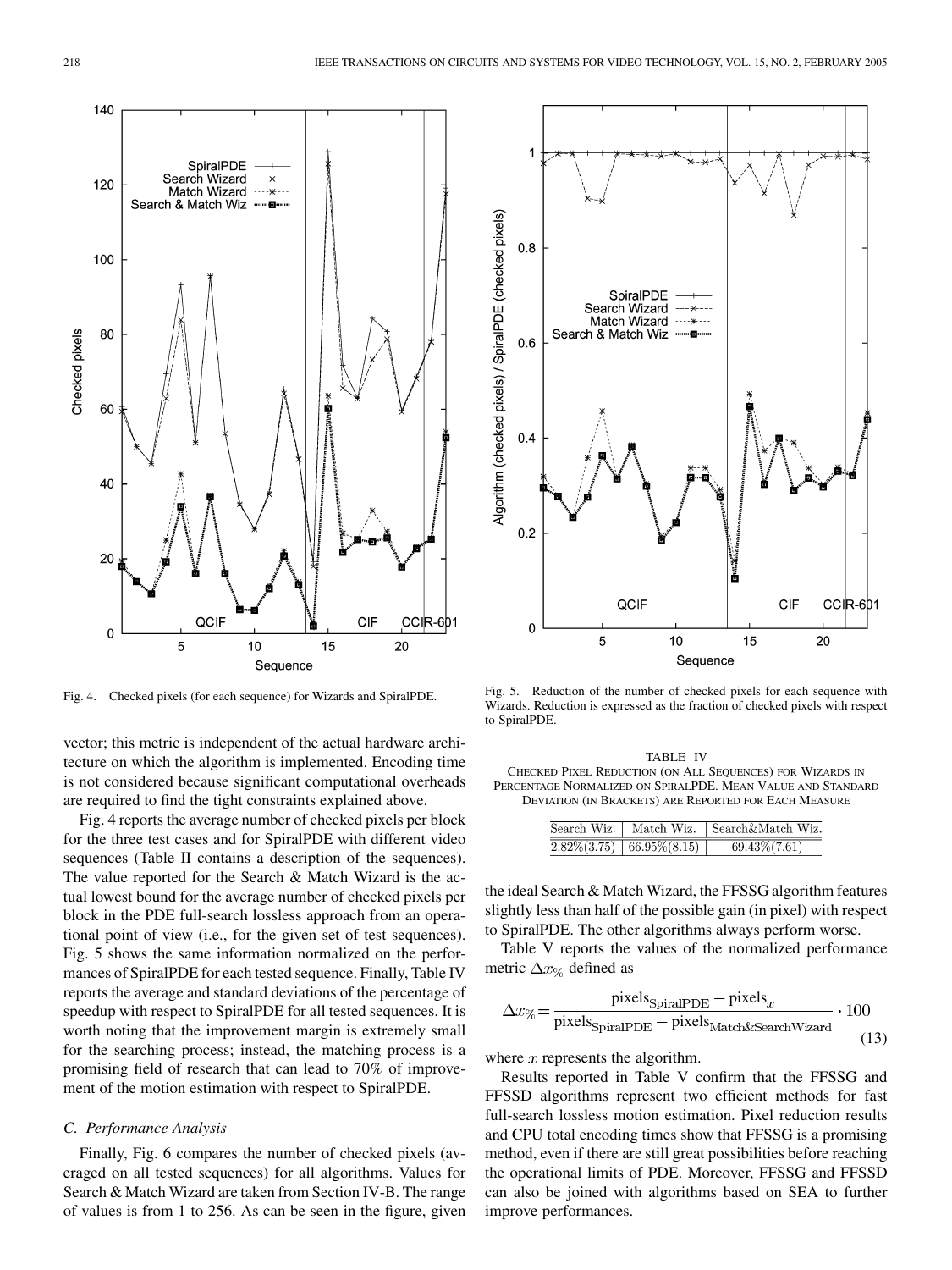<span id="page-9-0"></span>

Fig. 6. Checked pixel (mean value) for all tested sequences for Search  $\&$ Match Wizard, FFSSD, FFSSG, P4, SPD, and SpiralPDE.

| TABLE V                                                                |  |  |  |  |  |
|------------------------------------------------------------------------|--|--|--|--|--|
| $\Delta x_{\infty}$ for SPD, P4, FFSSD, and FFSSG ALGORITHMS, DATA ARE |  |  |  |  |  |
| COMPUTED USING VALUES REPORTED IN FIG. 6                               |  |  |  |  |  |

|  | l FFSSD l FFSSG                         |  |
|--|-----------------------------------------|--|
|  | $20.54\%$   25.34\%   32.64\%   40.63\% |  |

## V. CONCLUSION AND FUTURE WORK

In this paper, we have analyzed distortion behavior from local information using the Taylor series expansion. We have also shown that our analysis can comprise other similar methods (in particular, but not only [\[58](#page-10-0)]) based on matching strategy improvement. In particular, we have indicated that ordering by distortion of the central test block is a correct alternative to gradient methods, since distortion of this block represents the first order of the Taylor expansion of the distortion.

We have then presented two new full-search (lossless), fast matching, block-motion estimation algorithms, using a PDE approach, namely FFSSD and FFSSG. They aim at quickly discarding invalid candidate vectors by starting SAD computation from those pixel positions that give the highest contributions. Pixel positions are sorted according to some features of the pixels in the center of the search window. FFSSD sorts pixel positions according to the magnitude of pixel-to-pixel differences. FFSSG uses the gradient magnitude between adjacent pixels; gradient is computed on eight directions while previous algorithms used a simpler gradient formulation. Sorting is performed using a technique having linear complexity.

The proposed algorithms perform well in comparison with other existing FS algorithms. In particular, the computational gain of FFSSG with respect to the SpiralPDE algorithm has a mean value of 30%, with a peak value of about 40%, while total CPU encoding time is reduced by about 20%, with a peak value of about 25% (as reported in Table III). FFSSD and FFSSG are also independent of methods based on SEA and can be combined with them to improve global speedup.

Finally, we have presented an operational study (using test sequences) of the bounds and potentialities of the PDE technique. This study has indicated that SpiralPDE achieves performances which are very close to experimental lower bound in the search phase, while there is still an improvement margin on the matching phase. FFSSD and FFSSG achieve interesting results, significantly approaching this margin.

Future work will aim to further improve the matching strategy, especially in the directions depicted in Section III. In particular, we aim to obtain faster implementations of FFSSD and FFSSG to exploit the full potential of these algorithms.

#### ACKNOWLEDGMENT

The authors would like to thank Prof. P. Montuschi for his comments and fruitful suggestions.

#### **REFERENCES**

- [1] J. K. Aggarwal and N. Nandhakumar, "On the computation of motion from sequences of images–A review," *Proc. IEEE*, vol. 76, no. 8, pp. 917–935, Aug. 1988.
- [2] F. Dufaux and F. Moscheni, "Motion estimation techniques for digital TV: A review and a new contribution," *Proc. IEEE*, vol. 83, no. 6, pp. 858–876, June 1995.
- [3] C. Stiller and J. Konrad, "Estimating motion in image sequences," *IEEE Signal Process. Mag.*, vol. 16, no. 4, pp. 70–91, Jul. 1999.
- [4] *MPEG-1 Coding of Moving Pictures and Associated Audio for Digital Storage Media at Up to About 1.5 Mb/s*, ISO/IEC 11 172, 1993.
- [5] *MPEG-2 Generic Coding of Moving Pictures and Associated Audio Information*, ISO/IEC 13 818, 1996.
- [6] *MPEG-4—Information Technology—Coding of Audio-Visual Objects—Part 2: Visual*, ISO/IEC 14 496-2, 2000.
- [7] "Video Codec for Audiovisual Services at  $p \times 64$  kbits," International Telecommunications Union, ITU-T Recommendation H.261, 1993.
- [8] "Video Coding for Low Bitrate Communication," International Telecommunications Union, ITU-T Rec-ommendation H.263, 1998.
- [9] "Joint Final Committee Draft (jfcd) of Joint Video Specification (itu-t rec. h.264 – iso/iec 14 496-10 avc)," Joint Video Team (JVT) of ISO/IEC MPEG & ITU-T VCEG, Doc. JVT-D157, 2002.
- [10] S. M. Akramullah, I. Ahmad, and M. L. Liou, "Optimization of h.263 video encoding using a single processor computer: Performance tradeoffs and benchmarking," *IEEE Trans. Circuits Syst. Video Technol.*, vol. 11, no. 8, pp. 901–915, Aug. 2001.
- [11] "ITU-T Recommendation H.263 Software Implementation," Digital Video Coding Group, Telenor R&D, 1995.
- [12] S. Eckart and C. Fogg, "ISO/IEC MPEG-2 software video codec," in *Proc. SPIE*, vol. 2419, 1995, pp. 100–118.
- [13] Y.-L. Chan and W.-C. Siu, "An efficient search strategy for block motion estimation using image features," *IEEE Trans. Image Process.*, vol. 10, no. 8, pp. 1223–1238, Aug. 2001.
- [14] R. Li, B. Zeng, and M. L. Liou, "A new three-step search algorithm for block motion estimation," *IEEE Trans. Circuits Syst. Video Technol.*, vol. 4, no. 4, pp. 438–442, Aug. 1994.
- [15] L. M. Po and W. C. Ma, "A novel four-step search algorithm for fast block motion estimation," *IEEE Trans. Circuits Syst. Video Technol.*, vol. 6, no. 3, pp. 313–317, Jun. 1996.
- [16] J. Lu and M. L. Liou, "A simple and efficient search algorithm for blockmatching motion estimation," *IEEE Trans. Circuits Syst. Video Technol.*, vol. 7, no. 2, pp. 429–433, Apr. 1997.
- [17] L.-K. Liu and E. Feig, "A block-based gradient descent search algorithm for block motion estimation in video coding," *IEEE Trans. Circuits Syst. Video Technol.*, vol. 6, no. 4, pp. 419–422, Aug. 1996.
- [18] O. T.-C. Chen, "Motion estimation using a one-dimensional gradient descent search," *IEEE Trans. Circuits Syst. Video Technol.*, vol. 10, no. 4, pp. 608–616, Jun. 2000.
- [19] K. H.-K. Chow and M. L. Liou, "Genetic motion search algorithm for video compression," *IEEE Trans. Circuits Syst. Video Technol.*, vol. 3, no. 6, pp. 440–445, Dec. 1993.
- [20] S. Li, W.-P. Xu, H. Wang, and N.-N. Zheng, "A novel fast motion estimation method based on genetic algorithm," in *Proc. ICIP*, Oct. 1999, pp. 66–69.
- [21] M. Mattavelli and G. Zoia, "Vector-tracing algorithms for motion estimation in large search windows," *IEEE Trans. Circuits Syst. Video Technol.*, vol. 10, no. 8, pp. 1426–1437, Dec. 2000.
- [22] M. R. Pickering, J. F. Arnold, and M. R. Frater, "An adaptive search length algorithm for block matching motion estimation," *IEEE Trans. Circuits Syst. Video Technol.*, vol. 7, no. 6, pp. 906–912, Dec. 1997.
- [23] S. Marlow, J. Ng, and C. Mc Ardle, "Efficient motion estimation using multiple log searching and adaptive search windows," in *Proc. Image Process. Applicat.*, Jul. 1997, pp. 214–218.
- [24] B. C. Song and J. B. Ra, "A fast motion estimation algorithm based on multi-resolution frame structure," in *Proc. Int. Conf. Acoust., Speech Signal Process.*, Mar. 1999, pp. 3361–3364.
- [25] J.-B. Xu, L.-M. Po, and C.-K. Cheung, "A new prediction model search algorithm for fast block motion estimation," in *Proc. Int. Conf. Image Process.*, Oct. 1997, pp. 610–613.